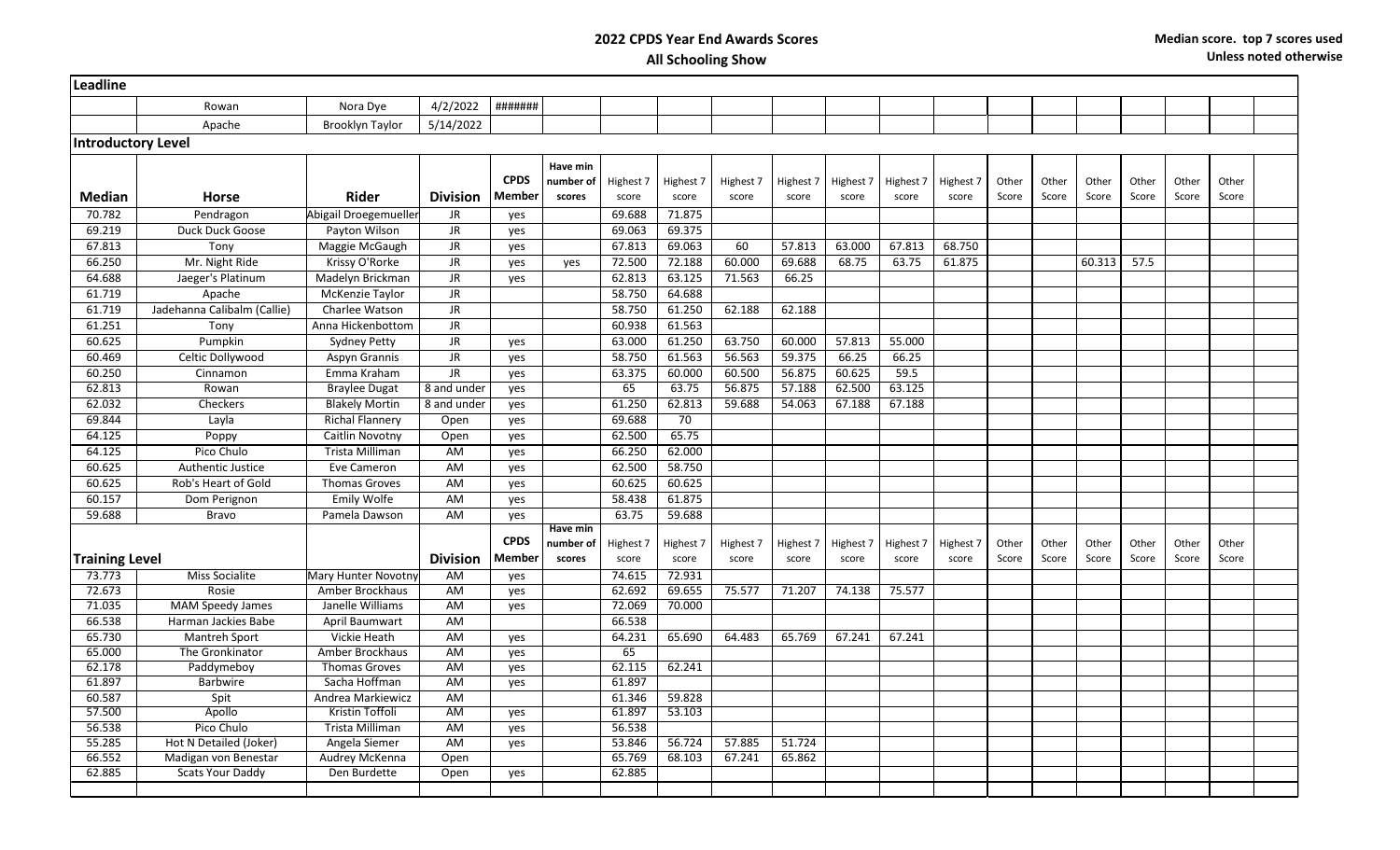## **2022 CPDS Year End Awards Scores**

| 68.827              | <b>Duke</b>                     | Francis Campbell           | JR              | yes           |                     | 67.308    | 70.345    |           |           |           |           |           |       |        |        |       |       |       |  |
|---------------------|---------------------------------|----------------------------|-----------------|---------------|---------------------|-----------|-----------|-----------|-----------|-----------|-----------|-----------|-------|--------|--------|-------|-------|-------|--|
| 66.519              | Semper Fi                       | <b>Chloe Gochenour</b>     | <b>JR</b>       | yes           |                     | 67.692    | 65.345    |           |           |           |           |           |       |        |        |       |       |       |  |
| 66.207              | Mr. Mischief                    | Sophie Buckner             | JR              | yes           |                     | 62.692    | 66.207    | 68.276    |           |           |           |           |       |        |        |       |       |       |  |
| 63.654              | Juliet                          | Payton Wilson              | <b>JR</b>       | yes           |                     | 64.310    | 63.654    | 65.345    | 61.724    | 61.379    | 61.346    | 67.759    |       |        | 60.034 |       |       |       |  |
| 61.897              | Sermonizer                      | Eve Cameron                | JR              | yes           |                     | 61.897    | 60.962    | 62.069    |           |           |           |           |       |        |        |       |       |       |  |
| 59.702              | Cartage Gold                    | Anna Droegemueller         | <b>JR</b>       |               | nav <del>e mm</del> | 59.231    | 60.172    |           |           |           |           |           |       |        |        |       |       |       |  |
|                     |                                 |                            |                 | <b>CPDS</b>   | number of           | Highest 7 | Highest 7 | Highest 7 | Highest 7 | Highest 7 | Highest 7 | Highest 7 | Other | Other  | Other  | Other | Other | Other |  |
| <b>First Level</b>  |                                 |                            | <b>Division</b> | Member        | scores              | score     | score     | score     | score     | score     | score     | score     | Score | Score  | Score  | Score | Score | Score |  |
| 65.919              | Oxfords Zoolander               | April Baumwart             | AM              | yes           |                     | 66.552    | 65.286    |           |           |           |           |           |       |        |        |       |       |       |  |
| 66.528              | The Gronkinator                 | Amber Hopfer               | AM              | yes           |                     | 65.172    | 66.897    | 66.528    |           |           |           |           |       |        |        |       |       |       |  |
| 60.972              | Rogue WF                        | Kimberlee McKenzee         | AM              | yes           |                     | 60.972    |           |           |           |           |           |           |       |        |        |       |       |       |  |
| 66.143              | <b>Roscommon Monday Morning</b> | <b>Marilee Tussing</b>     | Open            | yes           | yes                 | 61.724    | 66.379    | 64.857    | 66.724    | 63.276    | 66.207    | 66.143    |       | 63.103 |        |       |       |       |  |
| 59.310              | Whooze on First                 | Jeff Damphouse             | Open            |               |                     | 59.310    |           |           |           |           |           |           |       |        |        |       |       |       |  |
| 66.978              | LV High Counyry Wrangler        | Elizabeth Ontiveros        | JR              | yes           |                     | 67.241    | 66.714    |           |           |           |           |           |       |        |        |       |       |       |  |
| 61.360              | Onyx                            | Savannah Mauzerall         | JR.             | yes           |                     | 59.444    | 63.276    |           |           |           |           |           |       |        |        |       |       |       |  |
| 64.096              | Russell                         | Abby Logan                 | JR.             |               |                     | 63.621    | 64.571    |           |           |           |           |           |       |        |        |       |       |       |  |
|                     |                                 |                            |                 |               | Have min            |           |           |           |           |           |           |           |       |        |        |       |       |       |  |
|                     |                                 |                            |                 | <b>CPDS</b>   | number of           | Highest 7 | Highest 7 | Highest 7 | Highest 7 | Highest 7 | Highest 7 | Highest 7 | Other | Other  | Other  | Other | Other | Other |  |
| <b>Second Level</b> |                                 |                            | <b>Division</b> | <b>Member</b> | scores              | score     | score     | score     | score     | score     | score     | score     | Score | Score  | Score  | Score | Score | Score |  |
| 68.243              | Rogue WF                        | Kimberlee McKenzee         | Amateur         | yes           |                     | 68.243    |           |           |           |           |           |           |       |        |        |       |       |       |  |
| 59.054              | LV High Counyry Wrangler        | <b>Elizabeth Ontiveros</b> | JR.             | yes           |                     | 59.054    |           |           |           |           |           |           |       |        |        |       |       |       |  |
|                     |                                 |                            |                 |               |                     |           |           |           |           |           |           |           |       |        |        |       |       |       |  |
|                     |                                 |                            |                 |               | Have min            |           |           |           |           |           |           |           |       |        |        |       |       |       |  |
|                     |                                 |                            |                 | <b>CPDS</b>   | number of           | Highest 7 | Highest 7 | Highest 7 | Highest 7 | Highest 7 | Highest 7 | Highest 7 | Other | Other  | Other  | Other | Other | Other |  |
|                     | <b>Third Level</b>              |                            | <b>Division</b> | Member        | scores              | score     | score     | score     | score     | score     | score     | score     | Score | Score  | Score  | Score | Score | Score |  |
| 67.250              | JC Keely of Texel               | Nancy Litsch               | AM              | yes           |                     | 67.250    |           |           |           |           |           |           |       |        |        |       |       |       |  |
| 59.054              | OM El Pashan                    | <b>Richal Flannery</b>     | Open            | yes           |                     | 59.054    |           |           |           |           |           |           |       |        |        |       |       |       |  |
|                     |                                 |                            |                 |               |                     |           |           |           |           |           |           |           |       |        |        |       |       |       |  |
|                     |                                 |                            |                 |               | Have min            |           |           |           |           |           |           |           |       |        |        |       |       |       |  |
|                     |                                 |                            |                 | <b>CPDS</b>   | number of           | Highest 4 | Highest 4 | Highest 4 | Highest 4 | Other     | Other     | Other     | Other | Other  | Other  | Other | Other | Other |  |
|                     | <b>Fourth Level</b>             |                            | <b>Division</b> | Member        | scores              | score     | score     | score     | score     | Score     | Score     | Score     | Score | Score  | Score  | Score | Score | Score |  |
| 72.500              | Lupo                            | Stacia Wert-Gray           | AM              | yes           |                     | 72.500    |           |           |           |           |           |           |       |        |        |       |       |       |  |
| 60.845              | Constatijn                      | Katie Edsall               | <b>AM</b>       |               | nave min            | 60.769    | 60.921    |           |           |           |           |           |       |        |        |       |       |       |  |
|                     |                                 |                            |                 | <b>CPDS</b>   | number of           | Highest 4 | Highest 4 | Highest 4 | Highest 4 | Other     | Other     | Other     | Other | Other  | Other  | Other | Other | Other |  |
|                     | <b>FEI - PSG</b>                |                            | <b>Division</b> | Member        | scores              | score     | score     | score     | score     | Score     | Score     | Score     | Score | Score  | Score  | Score | Score | Score |  |
|                     |                                 |                            |                 |               |                     |           |           |           |           |           |           |           |       |        |        |       |       |       |  |
| 66.471              | Razzmatazz                      | Kimberlee McKenzee         | AM              | yes           |                     | 66.471    |           |           |           |           |           |           |       |        |        |       |       |       |  |
| 62.794              | Lupo                            | Stacia Wert-Gray           | AM              | yes           |                     | 62.794    |           |           |           |           |           |           |       |        |        |       |       |       |  |
|                     |                                 |                            |                 |               | Have min            |           |           |           |           |           |           |           |       |        |        |       |       |       |  |
|                     |                                 |                            |                 | <b>CPDS</b>   | number of           | Highest 4 | Highest 4 | Highest 4 | Highest 4 | Other     | Other     | Other     | Other | Other  | Other  | Other | Other | Other |  |
|                     | <b>Sport Horse In Hand</b>      |                            | <b>Division</b> | <b>Member</b> | scores              | score     | score     | score     | score     | Score     | Score     | Score     | Score | Score  | Score  | Score | Score | Score |  |
| 81.038              | Reverence                       | Janelle Williams           |                 | yes           |                     | 81.200    | 80.875    |           |           |           |           |           |       |        |        |       |       |       |  |
| 76.250              | <b>Mount Sainte Clair</b>       | Steve Mayo                 |                 | yes           |                     | 76.250    |           |           |           |           |           |           |       |        |        |       |       |       |  |
| 73.125              | Superior                        | <b>Stacey Prock</b>        |                 | yes           |                     | 73.125    |           |           |           |           |           |           |       |        |        |       |       |       |  |
| 68.575              | Lokkich Peaske                  | Steve Mayo                 |                 | ves           |                     | 68.575    |           |           |           |           |           |           |       |        |        |       |       |       |  |
|                     |                                 |                            |                 |               |                     |           |           |           |           |           |           |           |       |        |        |       |       |       |  |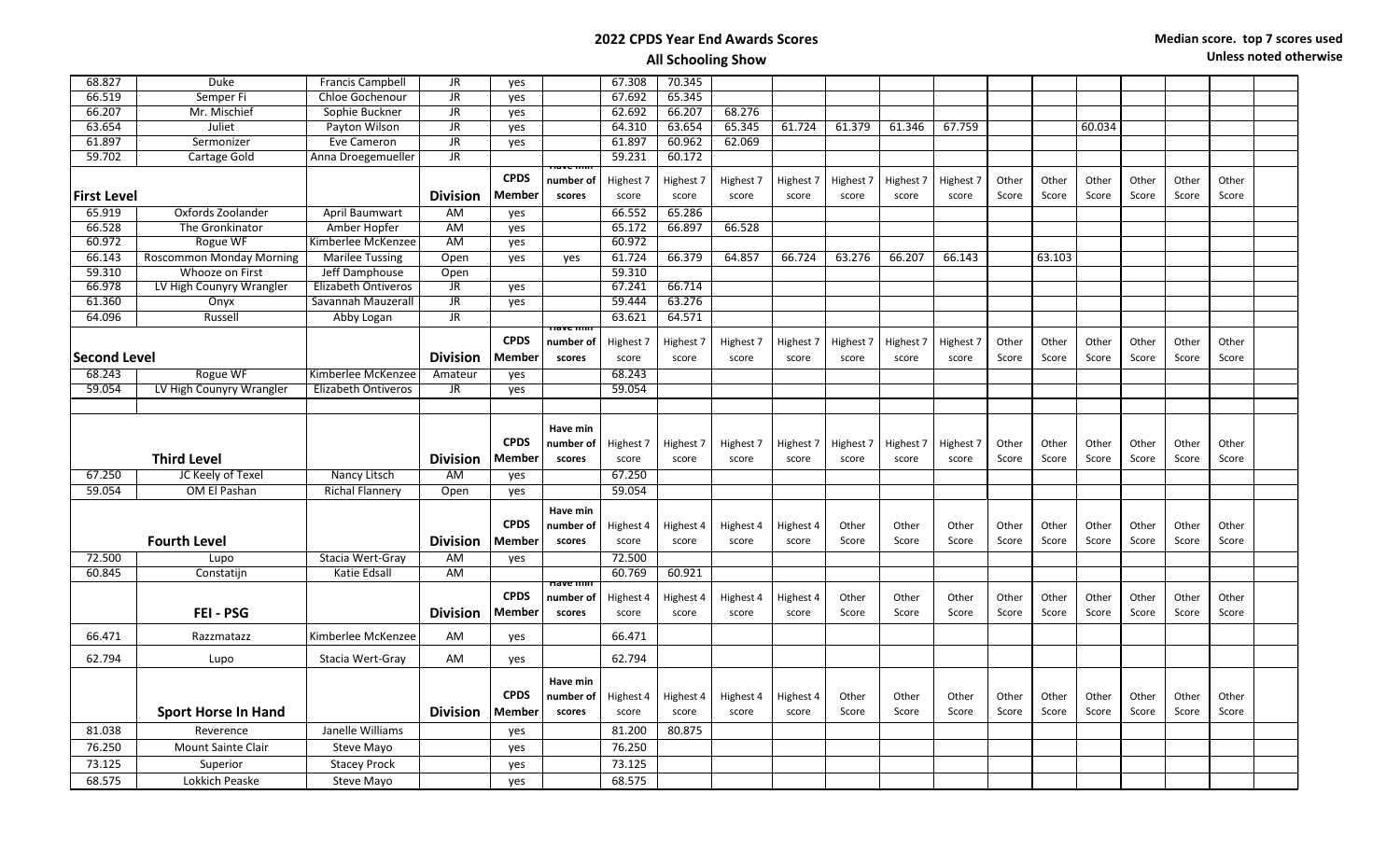## **2022 CPDS Year End Awards Scores All Schooling Show**

|                                                  |                                                               |                        |                 |                              | Have min            |           |           |           |           |           |           |                |       |       |       |       |       |       |  |
|--------------------------------------------------|---------------------------------------------------------------|------------------------|-----------------|------------------------------|---------------------|-----------|-----------|-----------|-----------|-----------|-----------|----------------|-------|-------|-------|-------|-------|-------|--|
|                                                  |                                                               |                        |                 | <b>CPDS</b><br><b>Member</b> | number of<br>scores | Highest 4 | Highest 4 | Highest 4 | Highest 4 | Other     | Other     | Other<br>Score | Other | Other | Other | Other | Other | Other |  |
|                                                  | <b>Musical Freestyle</b>                                      |                        | <b>Division</b> |                              |                     | score     | score     | score     | score     | Score     | Score     |                | Score | Score | Score | Score | Score | Score |  |
| 61.000                                           | Clair NAF Sport                                               | Tamera Mayo            |                 |                              | Have min            | 61        |           |           |           |           |           |                |       |       |       |       |       |       |  |
|                                                  |                                                               |                        |                 | <b>CPDS</b>                  | number of           | Highest 7 | Highest 7 | Highest 7 | Highest 7 | Highest 7 | Highest 7 | Highest 7      | Other | Other | Other | Other | Other | Other |  |
|                                                  | <b>Western Dressage Introductory Level</b><br><b>Division</b> |                        |                 | <b>Member</b>                | scores              | score     | score     | score     | score     | score     | score     | score          | Score | Score | Score | Score | Score | Score |  |
| 66.818<br>Jennifer Bianchi<br><b>Black Betty</b> |                                                               |                        | AM              | yes                          |                     | 66.818    | 66.389    | 67.250    |           |           |           |                |       |       |       |       |       |       |  |
| 66.705                                           | RaphaelloFA                                                   | Donna Copeland         | AM              | yes                          |                     | 65.909    | 67.500    |           |           |           |           |                |       |       |       |       |       |       |  |
| 66.625                                           | Don Cazadores                                                 | Jennifer Bianchi       | AM              | yes                          |                     | 59.545    | 67.500    | 65.750    | 65.682    | 71.111    | 71.500    |                |       |       |       |       |       |       |  |
| 64.697                                           | Rise Above (Riley)                                            | Angela Siemer          | AM              | yes                          |                     | 60.833    | 58.636    | 68.182    | 69.722    | 65.227    | 64.167    |                |       |       |       |       |       |       |  |
| 63.636                                           | Cash                                                          | Jamie Bufort           | AM              |                              |                     | 63.636    |           |           |           |           |           |                |       |       |       |       |       |       |  |
| 63.611                                           | <b>Allie Darling</b>                                          | Pat Gent               | AM              | yes                          |                     | 63.636    | 63.611    | 60.556    |           |           |           |                |       |       |       |       |       |       |  |
| 61.768                                           | Shut up and Kiss Me (Smooch)                                  | Linda Clark            | AM              | yes                          |                     | 64.091    | 59.444    |           |           |           |           |                |       |       |       |       |       |       |  |
| 57.766                                           | Sidekick Easter Lily                                          | <b>Tamera Cummings</b> | AM              |                              |                     | 64.167    | 51.364    |           |           |           |           |                |       |       |       |       |       |       |  |
| 57.625                                           | Prince Blue Boy                                               | Kerryann Dallas        | AM              | yes                          |                     | 56.750    | 58.500    |           |           |           |           |                |       |       |       |       |       |       |  |
| 63.220                                           | Bon Voyage                                                    | Liv Carter             | JR              | yes                          |                     | 62.273    | 64.167    |           |           |           |           |                |       |       |       |       |       |       |  |
| 61.000                                           | Only Southern Style                                           | Kyriana Beard          | <b>JR</b>       | yes                          |                     | 57.273    | 62.500    | 60.25     | 61.750    |           |           |                |       |       |       |       |       |       |  |
| 73.000                                           | PWR Kalessis Echo                                             | Patty Couch            | Open            | yes                          |                     | 73.000    |           |           |           |           |           |                |       |       |       |       |       |       |  |
| 68.250                                           | Cats Lil Tough Cod                                            | Diane Smith            | Open            |                              |                     | 68.250    |           |           |           |           |           |                |       |       |       |       |       |       |  |
| 67.000                                           | Sammie the Red Rocker                                         | Suzanne Hailey         | Open            | yes                          |                     | 67.000    |           |           |           |           |           |                |       |       |       |       |       |       |  |
| 66.625                                           | Shut up and Kiss Me (Smooch)                                  | <b>Holly Huffaker</b>  | Open            | yes                          |                     | 68.000    | 68.000    | 65.25     | 64.750    |           |           |                |       |       |       |       |       |       |  |
| 65.493                                           | Smilin Jack                                                   | <b>Holly Huffaker</b>  | Open            | yes                          |                     | 64.167    | 66.818    |           |           |           |           |                |       |       |       |       |       |       |  |
| 63.864                                           | Giovani RF                                                    | <b>Richal Flannery</b> | Open            | ves                          |                     | 63.864    |           |           |           |           |           |                |       |       |       |       |       |       |  |
| 62.778                                           | Del-Rita                                                      | Suzanne Hailey         | Open            | yes                          |                     | 61.944    | 60.909    | 66.500    | 62.750    | 62.778    | 64.318    | 63.756         |       |       |       |       |       |       |  |
| #NUM!                                            |                                                               |                        |                 |                              |                     |           |           |           |           |           |           |                |       |       |       |       |       |       |  |
| #NUM!                                            |                                                               |                        |                 |                              |                     |           |           |           |           |           |           |                |       |       |       |       |       |       |  |
| #NUM!                                            |                                                               |                        |                 |                              |                     |           |           |           |           |           |           |                |       |       |       |       |       |       |  |
|                                                  |                                                               |                        |                 |                              | Have min            |           |           |           |           |           |           |                |       |       |       |       |       |       |  |
|                                                  |                                                               |                        |                 | <b>CPDS</b>                  | number of           | Highest 7 | Highest 7 | Highest 7 | Highest 7 | Highest 7 | Highest 7 | Highest 7      | Other | Other | Other | Other | Other | Other |  |
|                                                  | <b>Western Dressage Basic Level</b>                           |                        | <b>Division</b> | <b>Member</b>                | scores              | score     | score     | score     | score     | score     | score     | score          | Score | Score | Score | Score | Score | Score |  |
| 73.219                                           | The Devils Reject                                             | Jessica Schuyltz       | AM              | yes                          |                     | 69.038    | 77.400    |           |           |           |           |                |       |       |       |       |       |       |  |
| 72.385                                           | Apollo                                                        | Kristin Toffoli        | AM              | yes                          |                     | 70.769    | 74.000    |           |           |           |           |                |       |       |       |       |       |       |  |
| 67.885                                           | Don Cazadores                                                 | Jennifer Bianchi       | AM              | yes                          |                     | 67.885    |           |           |           |           |           |                |       |       |       |       |       |       |  |
| 67.692                                           | Wish Upon a Star                                              | Kris Hapgood           | AM              |                              |                     | 67.692    |           |           |           |           |           |                |       |       |       |       |       |       |  |
| 64.615                                           | <b>Black Betty</b>                                            | Jennifer Bianchi       | AM              | yes                          |                     | 64.615    |           |           |           |           |           |                |       |       |       |       |       |       |  |
| 62.500                                           | Don Cazadores                                                 | Jennifer Bianchi       | AM              | Yes                          |                     | 62.500    |           |           |           |           |           |                |       |       |       |       |       |       |  |
| 69.423                                           | <b>PWR Kalessis Echo</b>                                      | Patty Couch            | Open            | yes                          |                     | 69.423    |           |           |           |           |           |                |       |       |       |       |       |       |  |
| 68.046                                           | Sport                                                         | <b>Holly Huffaker</b>  | Open            | yes                          |                     | 68.400    | 68.462    | 7506      | 65.577    | 66.957    | 67.692    |                |       |       |       |       |       |       |  |
| 62.115                                           | Cats Lil Tough Cod                                            | Diane Smith            | Open            |                              |                     | 62.115    |           |           |           |           |           |                |       |       |       |       |       |       |  |
| 61.485                                           | Sammie the Red Rocker                                         | <b>Suzanne Hailey</b>  | Open            | yes                          |                     | 60.769    | 62.200    |           |           |           |           |                |       |       |       |       |       |       |  |
|                                                  |                                                               |                        |                 |                              |                     |           |           |           |           |           |           |                |       |       |       |       |       |       |  |
| 62.558                                           | Popcorn                                                       | <b>Taylor Tallie</b>   | JR              | yes                          |                     | 67.308    | 63.000    | 62.115    | 61.800    |           |           |                |       |       |       |       |       |       |  |